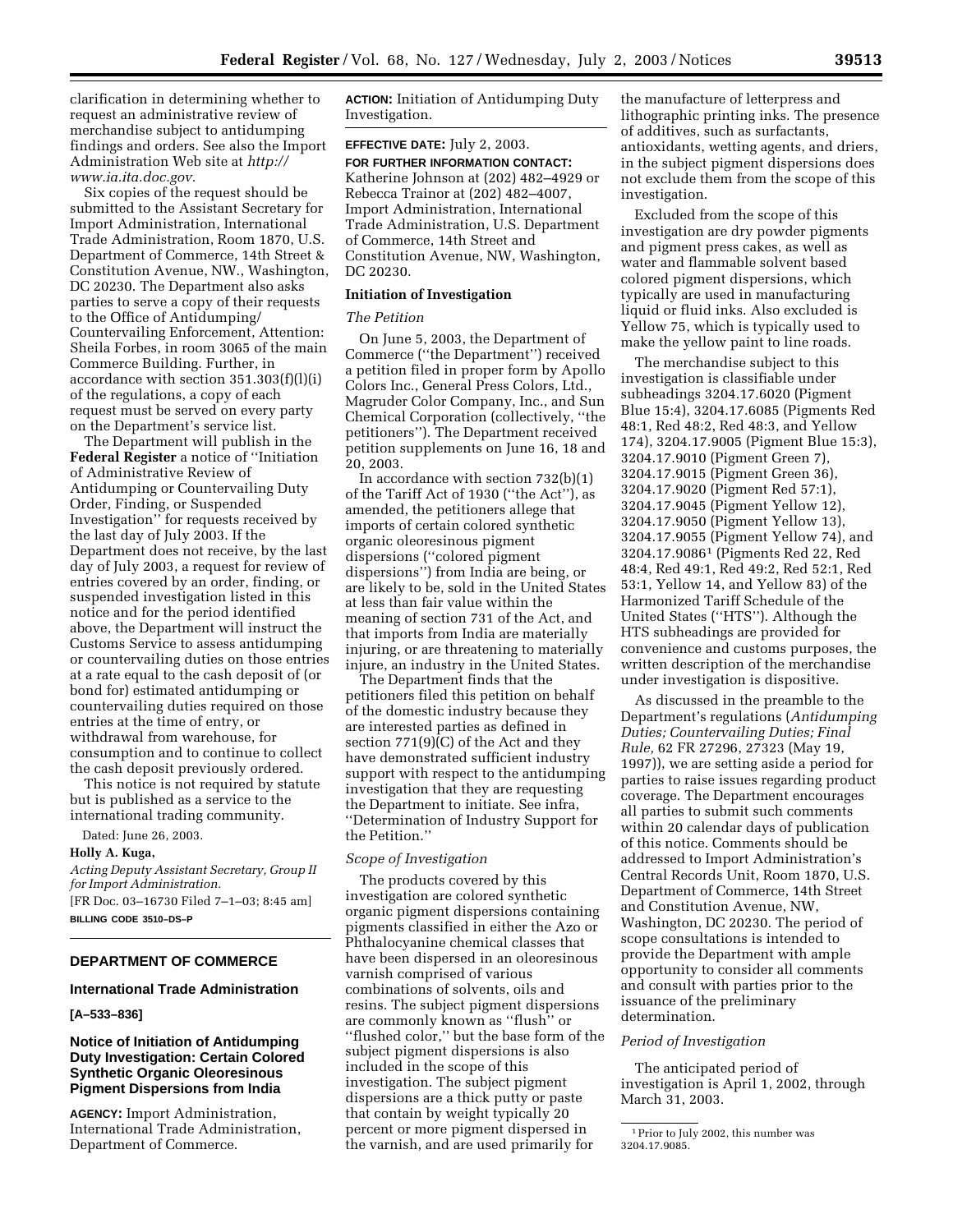## *Determination of Industry Support for the Petition*

Section 732(b)(1) of the Act requires that a petition be filed on behalf of the domestic industry. Section 732(c)(4)(A) of the Act provides that the Department's industry support determination, which is to be made before the initiation of the investigation, be based on whether a minimum percentage of the relevant industry supports the petition. A petition meets this requirement if the domestic producers or workers who support the petition account for: (1) At least 25 percent of the total production of the domestic like product; and (2) more than 50 percent of the production of the domestic like product produced by that portion of the industry expressing support for, or opposition to, the petition. Moreover, section 732(c)(4)(D) of the Act provides that, if the petition does not establish support of domestic producers or workers accounting for more than 50 percent of the total production of the domestic like product, the Department shall: (i) poll the industry or rely on other information in order to determine if there is support for the petition, as required by subparagraph (A), or (ii) determine industry support using a statistically valid sampling method.

Section 771(4)(A) of the Act defines the ''industry'' as the producers of a domestic like product. Thus, to determine whether a petition has the requisite industry support, the statute directs the Department to look to producers and workers who produce the domestic like product. The International Trade Commission (''ITC''), which is responsible for determining whether ''the domestic industry'' has been injured, must also determine what constitutes a domestic like product in order to define the industry. While both the Department and the ITC must apply the same statutory definition regarding the domestic like product (section 771(10) of the Act), they do so for different purposes and pursuant to a separate and distinct authority. In addition, the Department's determination is subject to limitations of time and information. Although this may result in different definitions of the like product, such differences do not render the decision of either agency contrary to the law.2

Section 771(10) of the Act defines the domestic like product as ''a product which is like, or in the absence of like, most similar in characteristics and uses with, the article subject to an investigation under this title.'' Thus, the reference point from which the domestic like product analysis begins is ''the article subject to an investigation,'' *i.e.*, the class or kind of merchandise to be investigated, which normally will be the scope as defined in the petition.

With regard to the definition of domestic like product, the petitioner does not offer a definition of domestic like product distinct from the scope of the investigation. Based on our analysis of the information presented by the petitioners, we have determined that there is a single domestic like product, colored pigment dispersions, which is defined in the ''Scope of Investigation'' section above, and we have analyzed industry support in terms of this domestic like product.

In their initial petition and subsequent submissions, the petitioners state that they comprise over 50 percent of U.S. colored pigment dispersions production. The petition identifies nine additional U.S. companies engaged in the production of colored pigment dispersions, none of which have taken a position on (either for or against) the petition. Through data provided by the petitioners and our own independent research, we have determined that the colored pigment dispersions production of these nine companies is not high enough to place the petitioners' industry support in jeopardy. Based on all available information, we agree that the petitioners comprise over 50 percent of all domestic colored pigment dispersions production.

Our review of the data provided in the petition and other information readily available to the Department indicates that the petitioners have established industry support representing over 50 percent of total production of the domestic like product, requiring no further action by the Department pursuant to section  $732(c)(4)(D)$  of the Act. In addition, the Department received no opposition to the petition from domestic producers of the like product. Therefore, the domestic producers or workers who support the petition account for at least 25 percent of the total production of the domestic like product, and the requirements of section  $732(c)(4)(A)(I)$  of the Act are met. Furthermore, the domestic producers or workers who support the petition account for more than 50 percent of the production of the domestic like product produced by that portion of the industry expressing

support for or opposition to the petition. Thus, the requirements of section  $732(c)(4)(A)(ii)$  of the Act also are met. Accordingly, the Department determines that the petition was filed on behalf of the domestic industry within the meaning of section 732(b)(1) of the Act. For more information on our analysis and the data upon which we relied, see Import Administration AD/ CVD Enforcement Initiation Checklist (''Initiation Checklist''), Industry Support section and Attachment II, dated June 25, 2003, on file in the Central Records Unit of the main Department of Commerce building.

## *Constructed Export Price and Normal Value*

The following are descriptions of the allegations of sales at less than fair value upon which the Department based its decision to initiate this investigation. The sources of data for the deductions and adjustments relating to U.S. price, constructed value (''CV''), and factors of production are discussed in greater detail in the Initiation Checklist. Should the need arise to use any of this information as facts available under section 776 of the Act in our preliminary or final determination, we may re-examine the information and revise the margin calculations, if appropriate.

## *Constructed Export Price*

The petitioners alleged that the subject colored pigment dispersions produced in India by Hindustan Inks and Resins Ltd. (''Hindustan'') (*i.e.*, the largest Indian producer named in the petition) were sold in the United States through its affiliate Micro Inks. Therefore, the petitioners based U.S. price on constructed export price (''CEP''). According to the data provided by the petitioners, in the United States Micro Inks sells the subject colored pigment dispersions imported from Hindustan in the flush form as imported and as further manufactured into printing ink. The petitioners based CEP prices for colored pigment dispersions sold as imported on invoice prices adjusted for movement expenses, indirect selling expenses, and CEP profit. The CEP prices for further manufactured colored pigment dispersions were based on Micro Inks' listed prices for printing ink adjusted for movement expenses, indirect selling expenses, CEP profit and further manufacturing costs. For margin calculation purposes, we excluded one of the three prices for the sale of flush colored pigment dispersions because we were unable to definitively determine

<sup>2</sup>*See USEC, Inc.* v. *United States,* 132 F. Supp. 2d 1, 8 (Ct. Int'l Trade 2001), *citing Algoma Steel Corp. Ltd.* v. *United States,* 688 F. Supp. 639, 642– 44 (Ct. Int'l Trade 1988) (''the ITC does not look behind ITA's determination, but accepts ITA's determination as to which merchandise is in the class of merchandise sold at LTFV'').